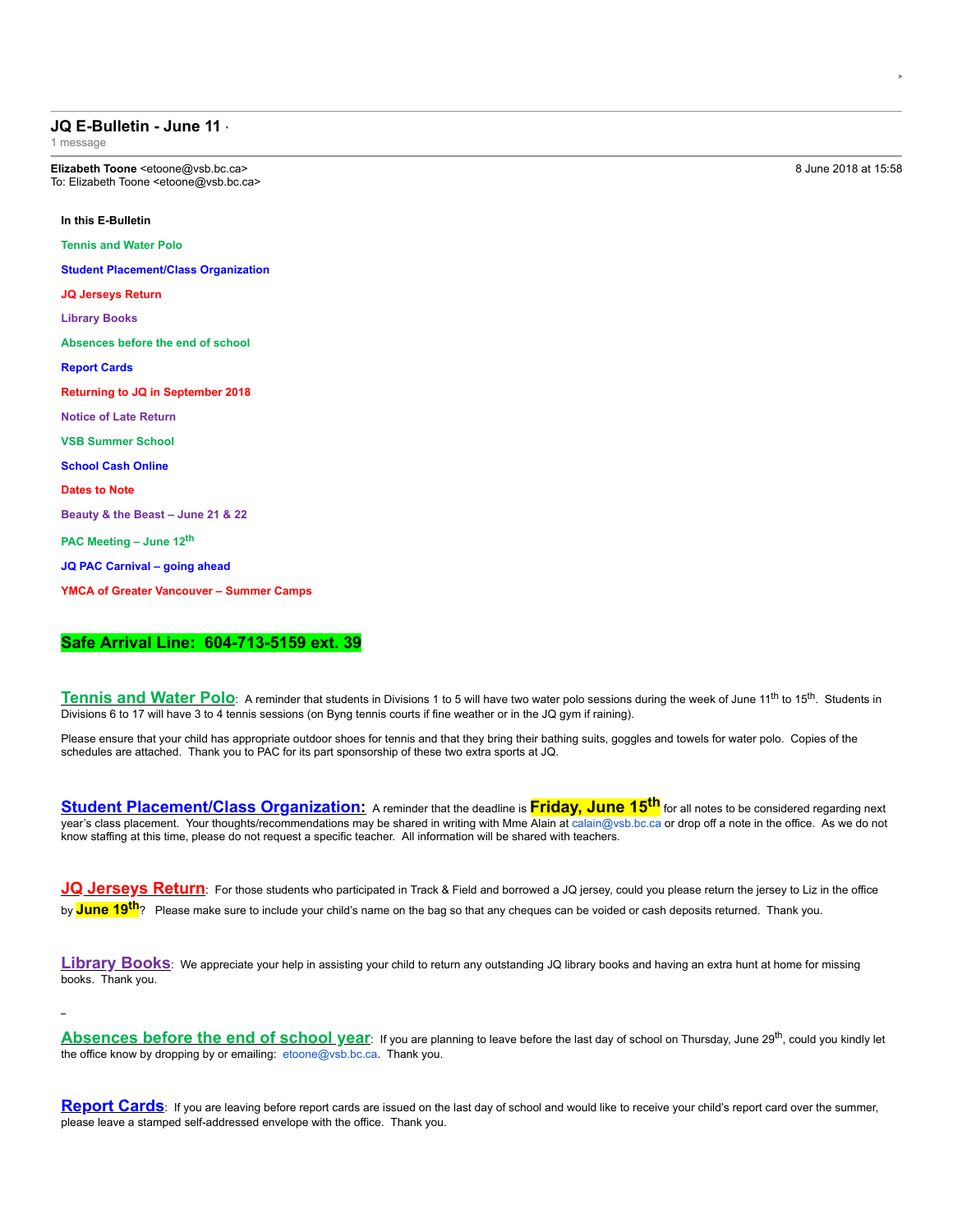**Returning to JQ in September 2018?** If your plans have firmed up or changed, please let the school know as soon as possible if your child will not be returning to JQ next year.

**Notice of Late Return:** If your child will not be present on the first day or first week of school in September but will return before September 30<sup>th</sup>, 2018, it is important that you complete the attached form and leave with the office before the end of June.

**VSB Summer School**: Grade 5/6 teacher, Mme Genevieve Chong, will be teaching summer school this year at Eric Hamber Secondary and will offer the following courses: Building Blocks of Coding for Gr 4 - 7 (Course #30175);  $6 + 1$  Traits of Writing for Gr 4 - 5 (Course #40105);  $6 + 1$  Traits of Writing for Gr 6 - 7 (Course # 50065). For a description of the courses and to register, here's the Hamber Summer program link: https://summer.vsb.bc. ca/Pages/courses.aspx?type=MG&g=4

**School Cash Online**: The following have been placed on School Cash Online: Div 14 & 15 – Grouse Mountain trip; Div 4 – La Baguette Lunch. Thank you for using the new system. If you need any help, please contact the office. Payments can still be made by cash or cheque but online is preferred.

## **Dates to Note:**

**Friday, June 8 – PAC Carnival after school is still going ahead Monday, June 11 – 15 – Tennis or Water Polo Lessons – school wide Thursday, June 21 – Beauty and the Beast Musical Friday, June 22 – Beauty and the Beast Musical Tuesday, June 26 – Grade 7 Leaving Ceremony**

**Thursday, June 28 – Last Full Day of Attendance for Students**

**Beauty & the Beast**: It's almost show time! There will be two performances, one on **Thursday, June 21st** and one on **Friday, June 22nd** in the Lord Byng Auditorium at 7 pm. Tickets are \$10 for adults and \$5 for children age 13 and under.

Tickets are on sale via Eventbrite

(Additional fee charged if you book on-line  $+$ \$0.57 for \$5 Child = \$5.57 Tickets,  $+$ \$1.32 for \$10 Adult ticket = \$11.32 ) https://www.eventbrite.ca/e/beauty-the-beast-tickets-46177039769

**After school on Monday 18th June, Tuesday 19th and Wednesday 20th, as well as on the door.** 

**PAC AGM**: Please join us to celebrate the end of the year on **Tuesday, June 12** from 7 to 9 pm in the JQ Staffroom.

**PAC Carnival**: Is going ahead later this afternoon. Most activities now will happen in the gym and inside the school.

**YMCA of Greater Vancouver Summer Camps**: Summer is a time for kids to be kids! It's a chance to play, to run, and to be free from the busy school schedule. That's why the YMCA offers Day Camps, so that every child can reach their full potential. Join us for fun-filled days of arts and crafts, games, sports and an opportunity to make new friends.

The nearest YMCA day camp locations to Jules Quesnel Elementary are located at the Y at Lord Kitchener YMCA Kids Club, the Y at Sir William Van Horne YMCA Kids Club, and at Langara Family YMCA. Check out everything we have to offer online at gv.ymca.ca/camps

Register now! gv.ymca.ca/camps 604-939-9622 daycamp@gv.ymca.ca

This email was sent by Claudette Alain calain@vsb.bc.ca to you because you are subscribed to receive information regarding the Vancouver School Board and/or École Jules Quesnel. If you no longer wish to receive emails regarding the Vancouver School Board and/or École Jules Quesnel, please email **unsubscribe-jqu@vsb.bc.ca**, and type **UNSUBSCRIBE** in the subject field.

If you have any questions please visit http://govsb.ca/CASL.

Vancouver School Board. 1580 West Broadway, Vancouver, BC V6J 5K8 TEL: 604.713.5000